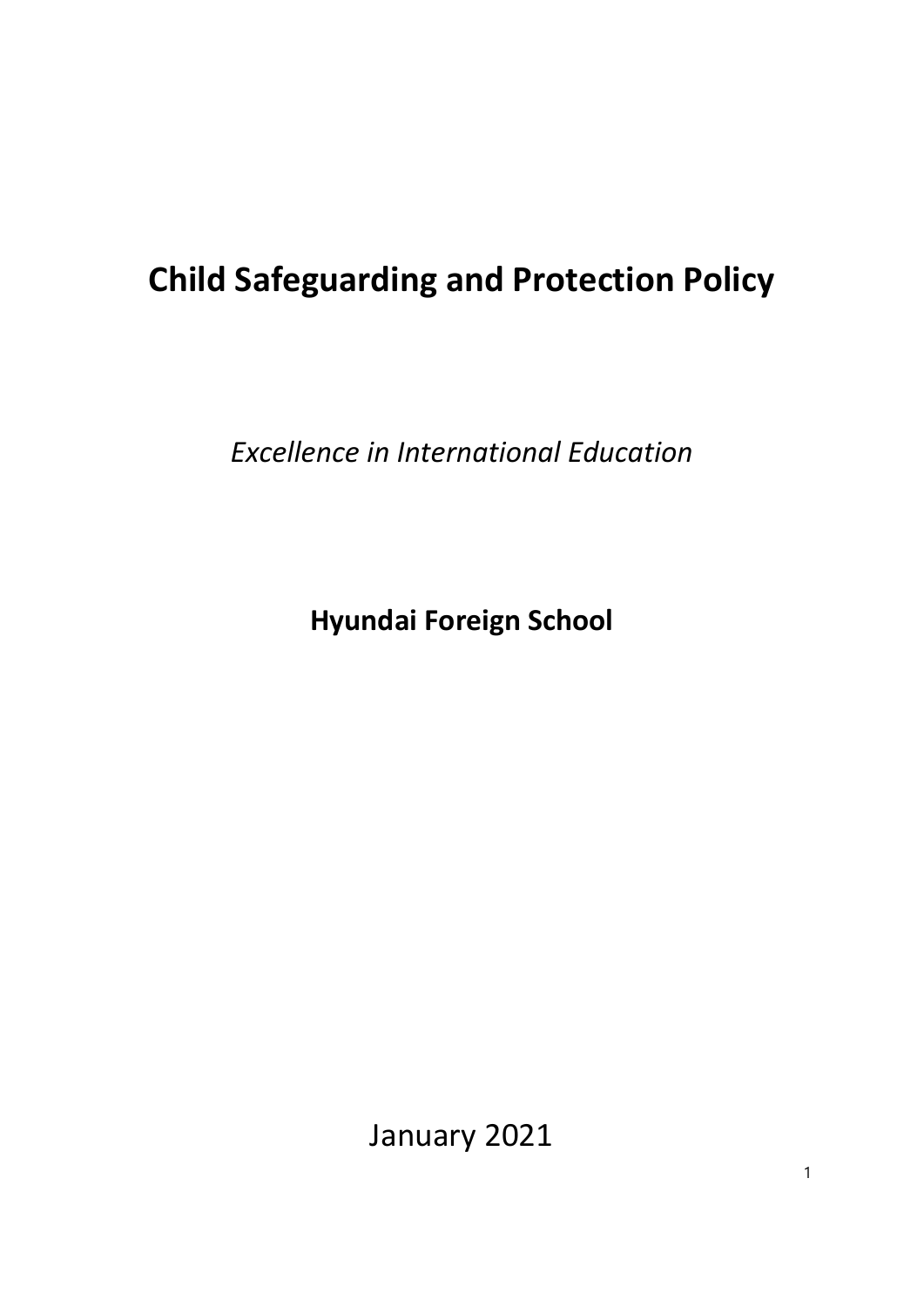# **CONTENTS**

| 7. Procedures for Reporting Suspected Cases of Child Abuse and Neglect |
|------------------------------------------------------------------------|
|                                                                        |
|                                                                        |
|                                                                        |
|                                                                        |
|                                                                        |
|                                                                        |
|                                                                        |
|                                                                        |
|                                                                        |
|                                                                        |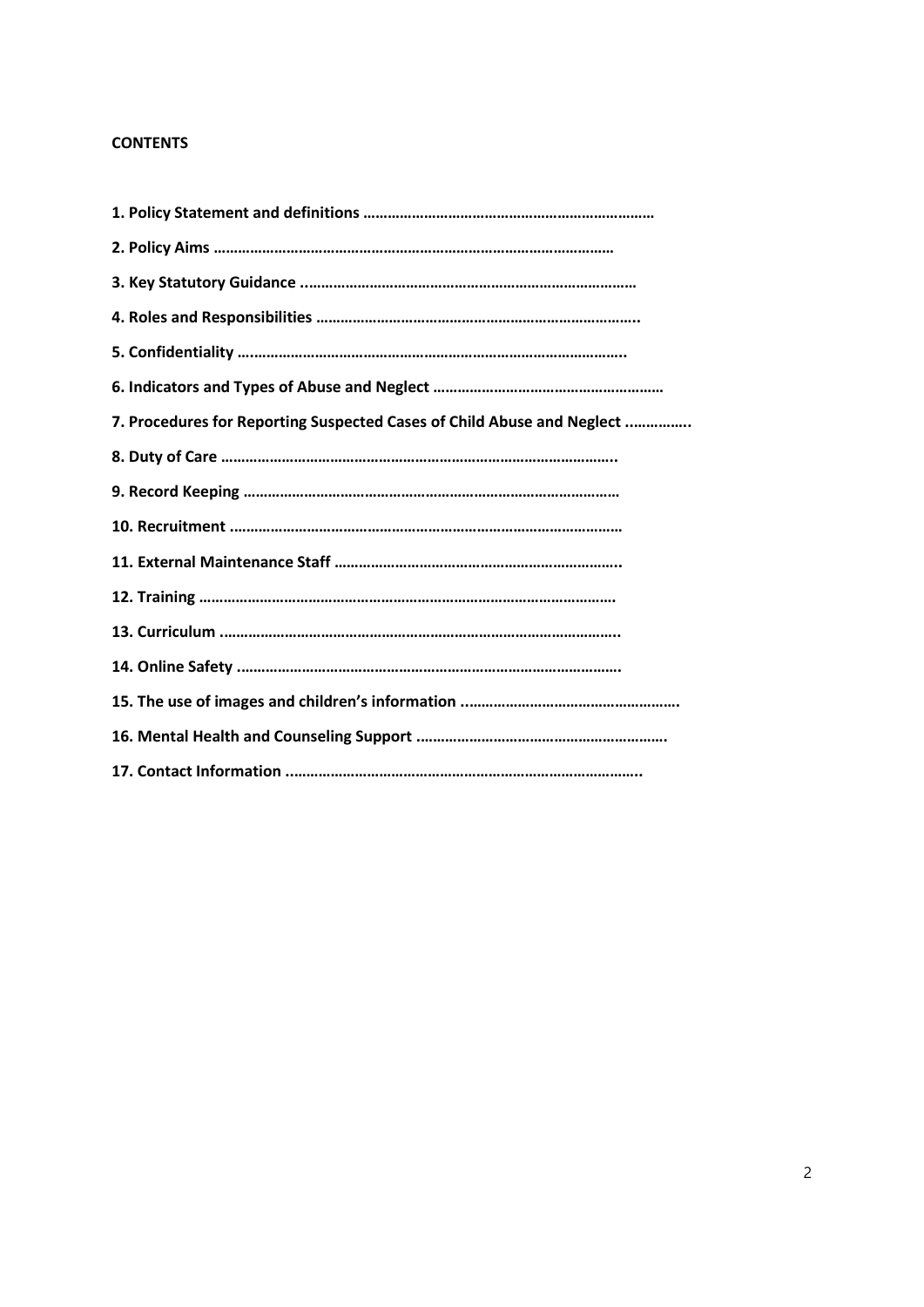#### **1. Policy Statement and Definitions**

Hyundai Foreign School (hereafter HFS) takes child protection at our school seriously and, towards this end, has hereby put in place a policy that sets out clear guidelines and procedures for our students, staff and our parent community that will guide us in matters related to the safety and wellbeing of our students.

The welfare of the children under our care is paramount. All adults in our school have a full and active part to play in protecting our students from harm and have an equal responsibility to act on any suspicion or disclosure that may suggest a child is at risk of harm.

The senior leadership team and all staff ensure that every precaution is taken to ensure that we minimize the risk of harm to our students. Recognizing the importance of being vigilant at all times with regard to the safety of our children, we take any allegation seriously and deal with them in an appropriate manner with the children's best interest in mind.

- Child protection: In a broad definition, child protection is a term used to describe the actions that HFS will take to protect children from acts of "harm'" maltreatment (abuse) and exploitation e.g., domestic violence, sexual, physical violence and online abuse.
- Child Safeguarding: Child safeguarding is the set of internal policies, procedures and practice that we employ to ensure that our organization itself is a child safe organization. This means we ensure that:
	- Anyone who represents our organization behaves appropriately towards children and never abuses the position of trust that comes with being a member of our organization.
	- Everyone associated with the organization is aware of and responds appropriately to issues of child abuse and the sexual exploitation of children.
	- We create a child-safe environment in all of our activities by always assessing and reducing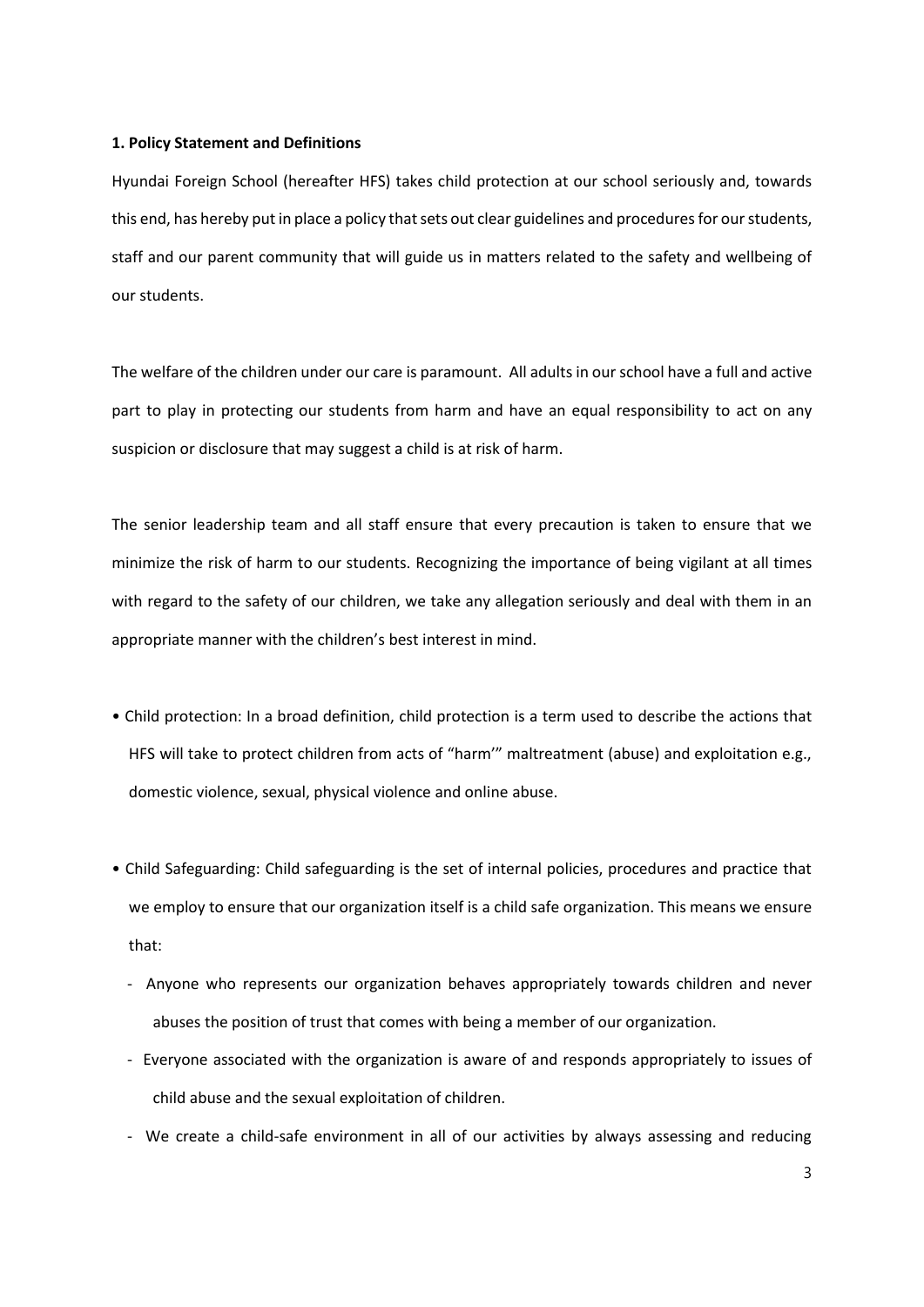potential risks to children.

- We are driven by the duty of care that we have to children.

# **2. Policy Aim**

To ensure that our students learn and grow in a safe environment, Hyundai Foreign School will:

- Train staff to identify and report possible cases of abuse by increased awareness of their responsibilities
- Raise awareness on the part of our students about their own personal safety, needs and rights through age appropriate lessons across year levels
- Work in close partnership with the parent community to create a safe educational environment where children learn with respect and dignity.

## **3. Key Statutory Guidance**

The HFS Child Safeguarding Policy has been drawn up based on the recommendations of international law and the legislations and guidance of the governments of the Republic of Korea and the United Kingdom.

- United Nations Convention on the Rights of the Child
- Child Welfare Act (Republic of Korea)
- Domestic Violence Prevention and Victim Protection Act (Republic of Korea)
- Protection of Children and Juveniles from Sexual Abuse Act (Republic of Korea)
- Keeping Children Safe in Education 2018 (UK Government Department for Education's Statutory Guidance for Schools and Colleges)
- Office of Juvenile Justice and Delinquency Prevention, U.S. Department of Justice

#### **4. Roles and Responsibilities**

Child safeguarding and protection is everyone's responsibility. Everyone who comes into contact with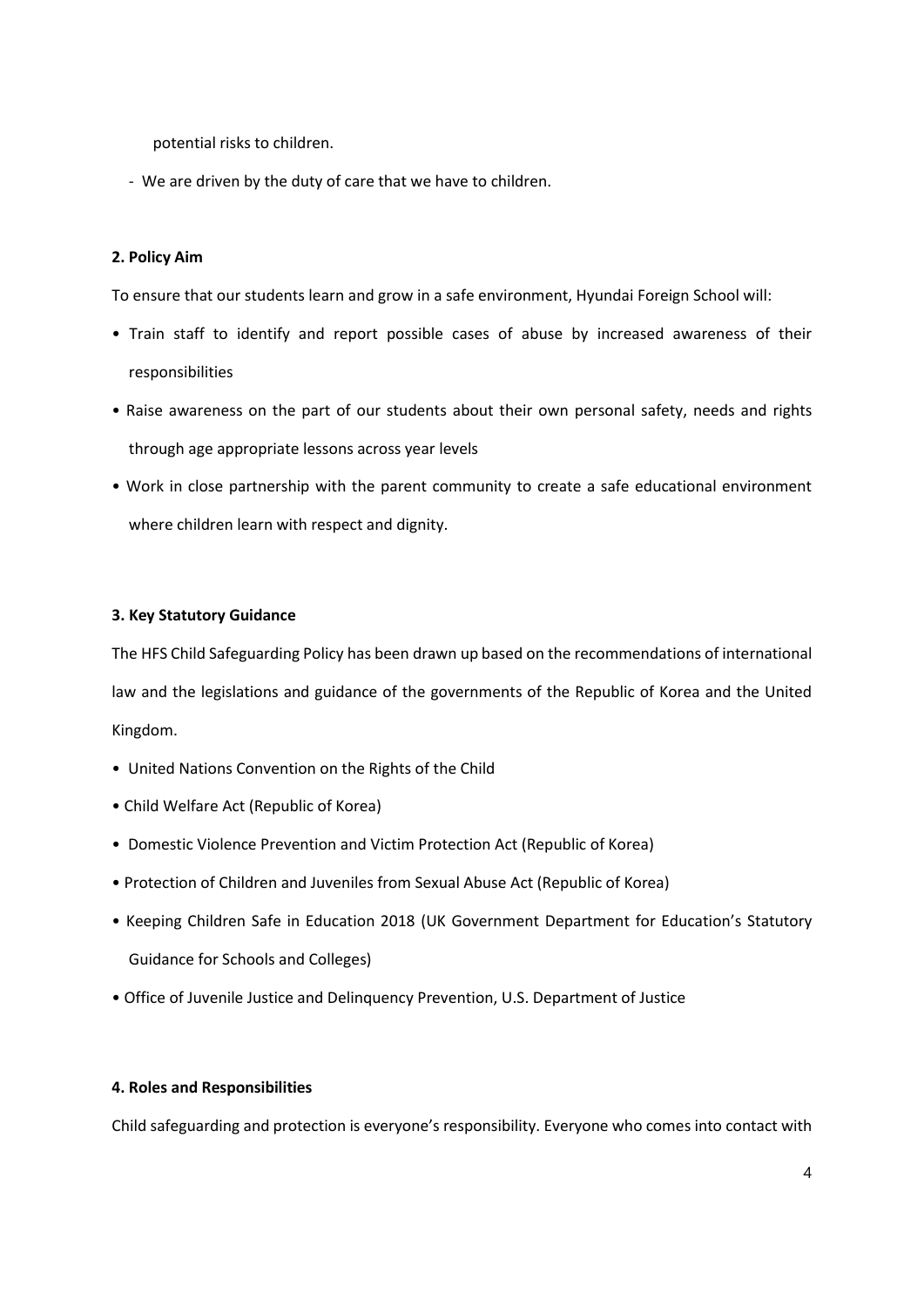children has a part to play in safeguarding and protecting children from harm (including but not limited to identifying concerns, sharing information and taking prompt action). In order to fulfill this responsibility effectively, all staff should ensure that their approach is child-centered, considering at all times what is in the best interests of the child.

# **4.1 All Staff**

All staff shall read and understand this policy and review it annually. All staff shall be aware off:

- The signs of different types of abuse and neglect
- Our system which supports safeguarding, including the role of the designated safeguarding lead (DSL), which ensures proper response to safeguarding issues
- The procedure of dealing with issues of abuse and neglect at the school and their role in it, including identifying emerging problems, liaising with the DSL.
- What to do if they identify a safeguarding issue or a child tells them they are being abused or neglected and how to maintain an appropriate level of confidentiality in dealing with a case of child abuse or neglect at the school

#### **4.2 The Designated Safeguarding Lead (DSL)**

Our DSL is Mr. Nathan Dunn. The DSL takes lead responsibility for child protection and wider safeguarding. During term time, the DSL will be available during school hours for staff to discuss any safeguarding concerns. The DSL can also be contacted out of school hours if necessary via email. The DSL will be given the training, resources and support to conduct the assessment of children. The DSL shall keep the Principal, Mr. Scott Kearney, informed of any issues, as they arise.

#### **4.3 The Principal**

The Principal is responsible for the implementation of this policy, including:

• Ensuring that all staff (including temporary staff) and volunteers are informed of this policy as part of their induction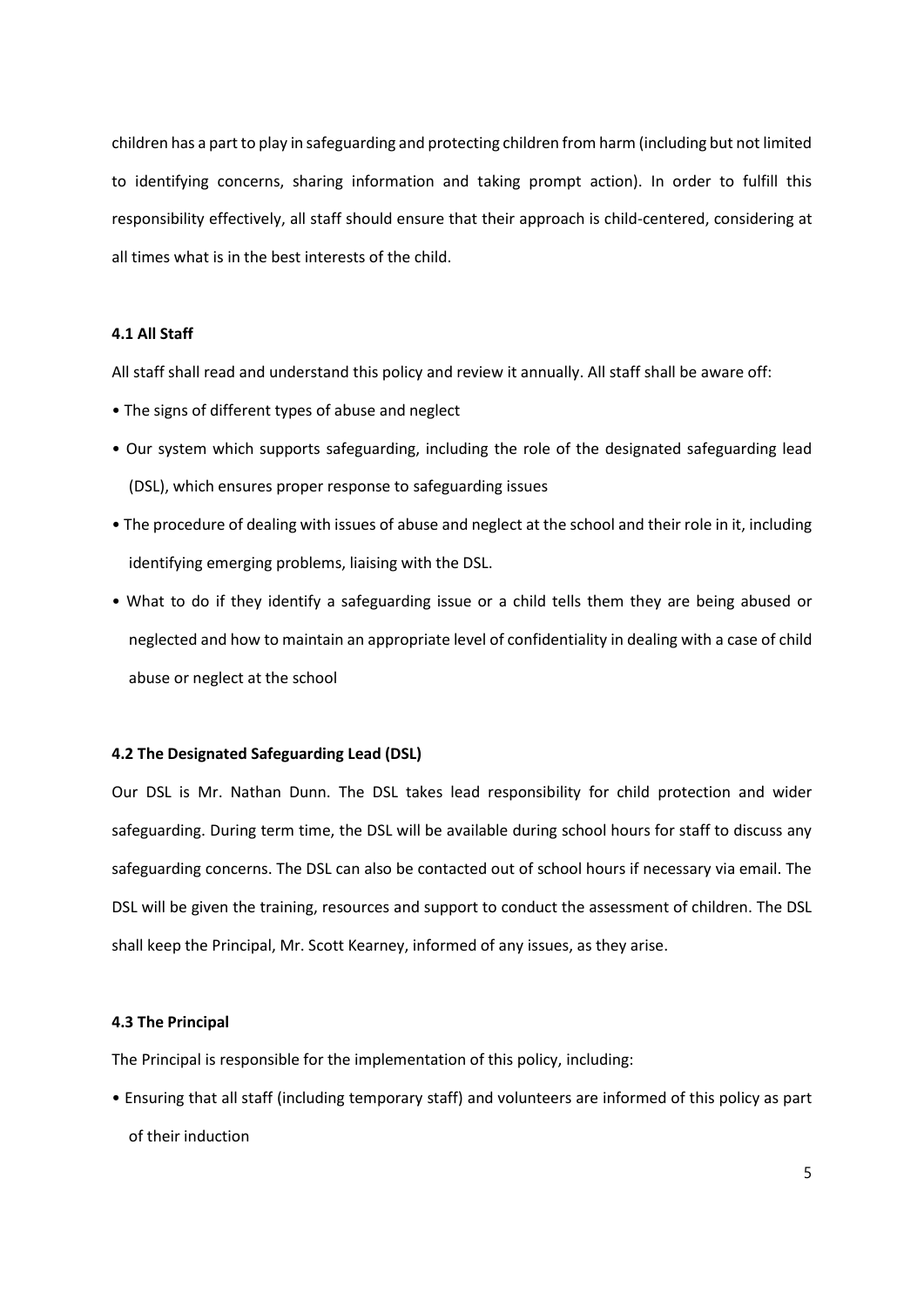- Communicating this policy to parents when their child joins the school and via the school website
- Ensuring that the DSL has appropriate training and resources and that there is always adequate cover if the DSL is absent
- Ensuring that all staff undertake appropriate safeguarding and child protection training and update this regularly
- Ensuring that students are taught about safeguarding (including online safety)
- Acting as the case manager in the event of an allegation of abuse made against another member of staff or volunteer, where appropriate
- Informing the Executive Board Member of the suspected case of abuse or neglect, so that he can take action on whether or not to refer the case to the police authorities
- Review this Policy and the effectiveness of its implementation annually together with the Executive Board Member

#### **4.4 The Governing Board**

The HFS Board will approve this policy at each review and hold the Principal to account for its implementation. Paul Eungsoo Kim, the Executive Board Member, will monitor the effectiveness of this policy on behalf of the board and will act as the case manager in the event that an allegation of abuse is made against the Principal, after reporting it to the HFS Board (see appendix). In the event that an allegation of abuse is levelled against the Executive Board Member, the Principal will report this matter to the HFS Board via the school admin manager, Esther Yeo, and deal with the case in conjunction with the admin manager.

#### **5. Confidentiality**

Confidentiality is an issue which needs to be fully understood and complied with by all those working with children, particularly in the context of child protection. The purpose of confidentiality in this respect is to benefit the child. Staff are informed of relevant information in respect of individual cases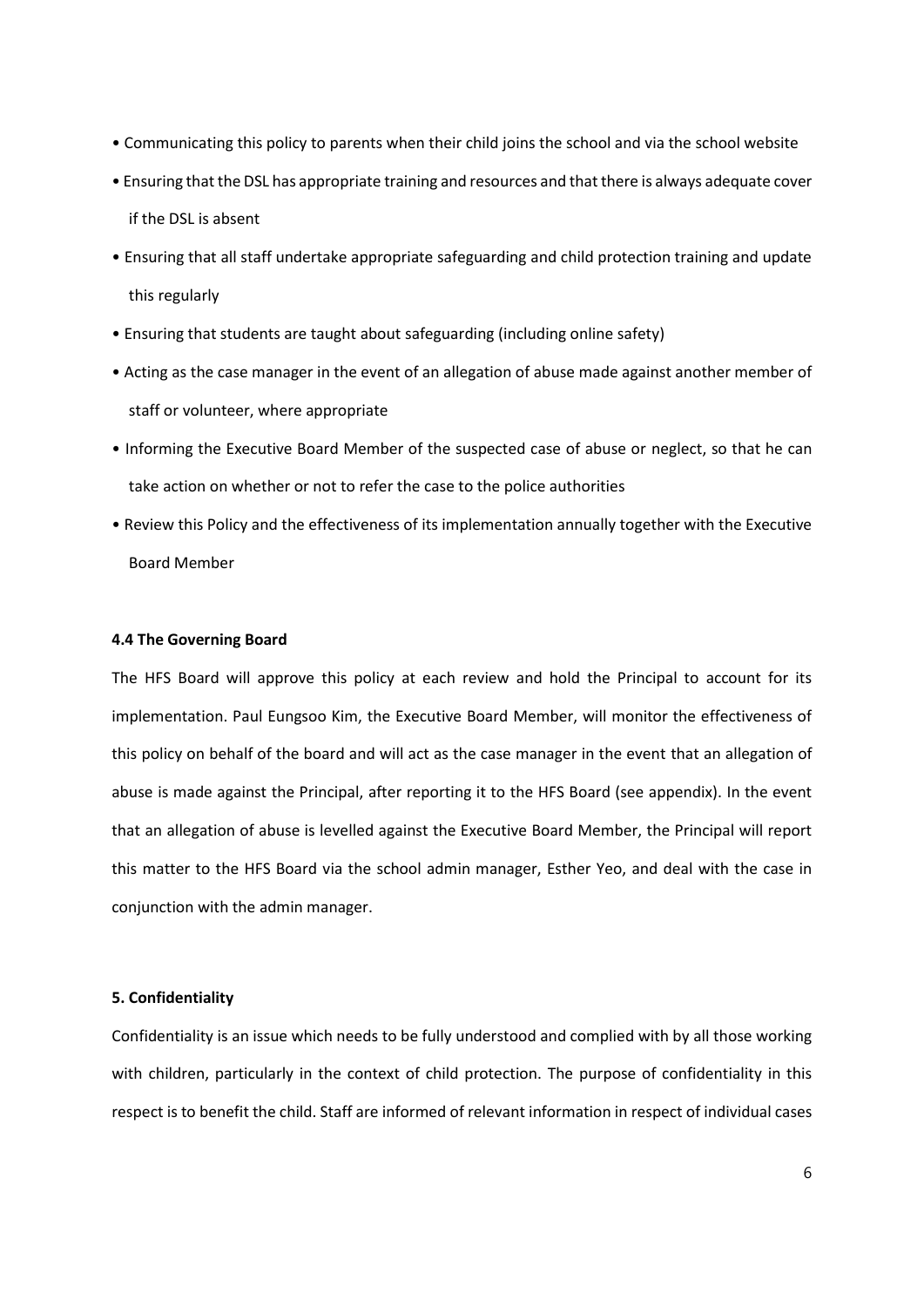regarding child protection on a need to know basis only. Any information shared with a member of staff in this way is treated confidentially. Staff should be aware that:

- Timely information sharing is essential to effective safeguarding
- Information must only be shared on a need to know basis, but they do not need consent to share information if a child is suffering, or at risk of, serious harm
- Staff should never promise a child that they will not tell anyone about an allegation, as this may not be in the child's best interests.

#### **6. Indicators and Types of Abuse and Neglect**

All school staff should be aware of the indicators of abuse and neglect so that they can identify children who may be in need of help or protection. At the same time, they should take heed that abuse, neglect and safeguarding issues are rarely standalone events that can be covered by one definition or label. In most cases, multiple issues will overlap with one another.

- Abuse: a form of maltreatment of a child. Somebody may abuse or neglect a child by inflicting harm or by failing to act to prevent harm. Children may be abused in a family or in an institutional or community setting by those known to them or, more rarely, by others. Abuse can take place online and technology may be used to facilitate offline abuse.
- Physical abuse: a form of abuse which may involve hitting, shaking, throwing, poisoning, burning or scalding, drowning, suffocating or otherwise causing physical harm to a child. Physical harm may also be caused when a parent or caregiver fabricates the symptoms of, or deliberately induces, illness in a child.
- Emotional abuse: the persistent emotional maltreatment of a child such as to cause severe and adverse effects on the child's emotional development. It may involve conveying to a child that they are worthless or unloved, inadequate, or valued only insofar as they meet the needs of another person. It may include not giving the child opportunities to express their views, deliberately silencing them or 'making fun' of what they say or how they communicate. It may feature age or developmentally inappropriate expectations being imposed on children. It may include interactions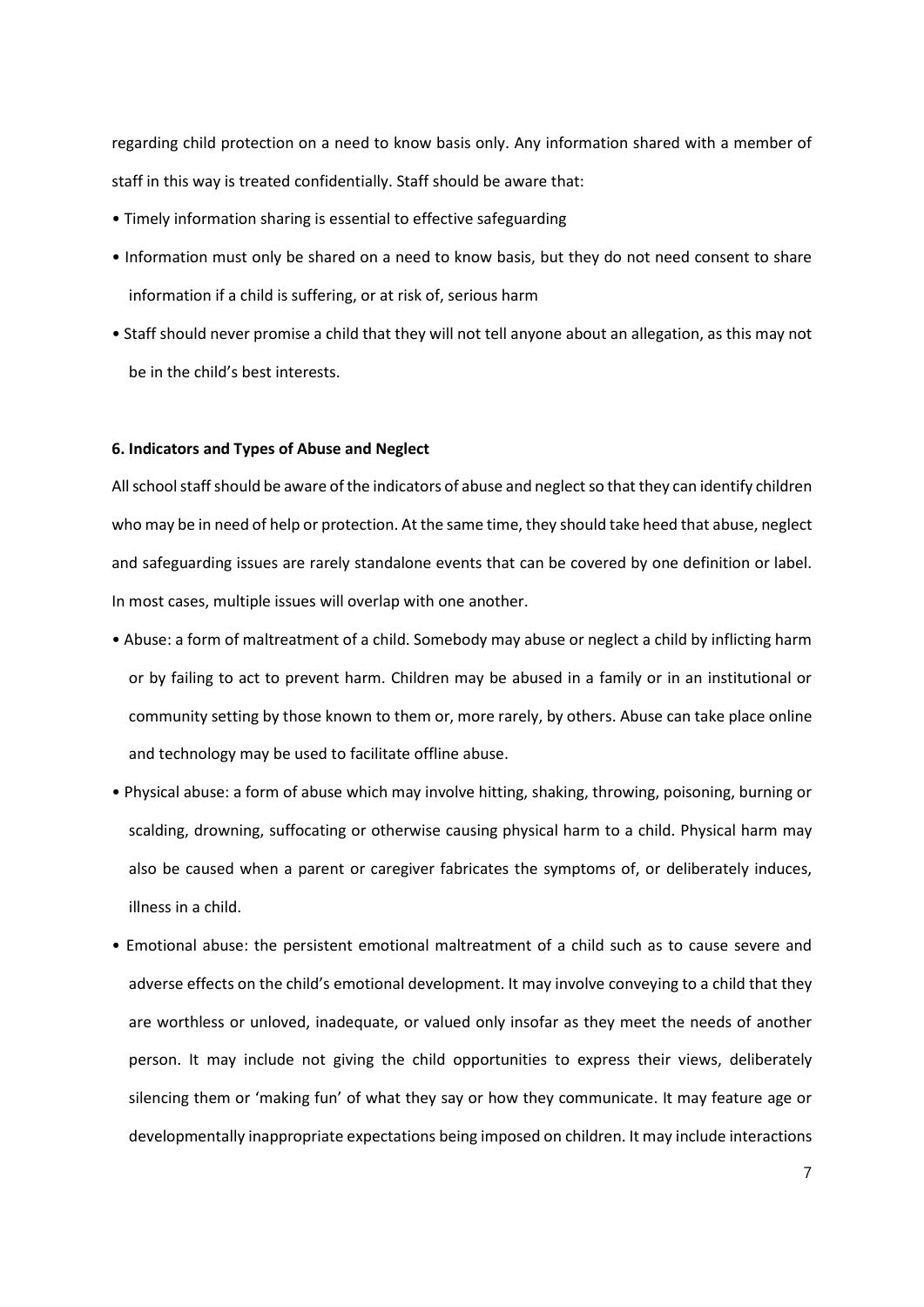that are beyond a child's developmental capability as well as overprotection and limitation of exploration and learning, or preventing the child from participating in normal social interaction. It may involve seeing or hearing the ill-treatment of another. It may involve serious bullying (including cyberbullying), causing children frequently frightened or in danger, or the exploitation or corruption of children. Some level of emotional abuse is involved in all types of maltreatment of a child, although it may occur alone.

- Sexual abuse: involves forcing or enticing a child or young person to take part in sexual activities, not necessarily involving a high level of violence, whether or not the child is aware of what is happening. The activities may involve physical contact, including assault by penetration (for example rape or oral sex) or non-penetrative acts such as masturbation, kissing, rubbing and touching outside of clothing. They may also include non-contact activities, such as involving children in looking at, or in the production of, sexual images, watching sexual activities, encouraging children to behave in sexually inappropriate ways, or grooming a child in preparation for abuse. Sexual abuse can take place online, and technology can be used to facilitate offline abuse. It must be noted that acts of sexual abuse, may be perpetrated by adult males and females as well as other children.
- Peer-on-Peer abuse: All staff should be aware that safeguarding issues can manifest themselves via peer on peer abuse. This is most likely to include, but may not be limited to:
	- Bullying (including cyberbullying);
	- Physical abuse such as hitting, kicking, shaking, biting, hair pulling, or otherwise causing physical harm;
	- Sexual violence and sexual harassment;
	- Sexting (also known as youth produced sexual imagery); and
	- Initiation/hazing type violence and rituals.

Allegations of peer-on-peer abuse will be recorded, investigated and dealt with in accordance with HFS policy as set forth in the school handbooks. The initial response to a report of peer-on-peer abuse from a child is important, both for the victim and alleged perpetrator. HFS staff are aware of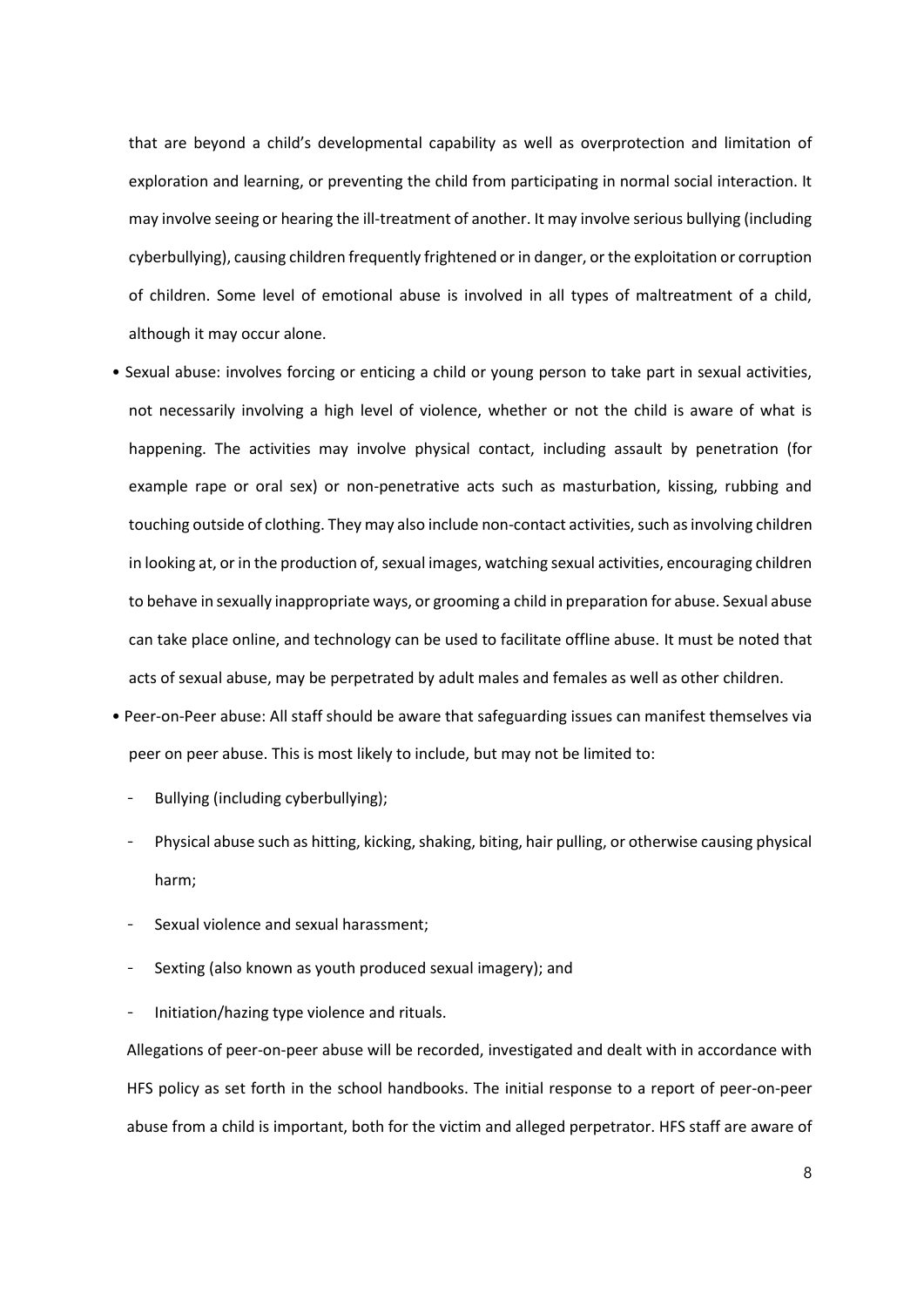the importance of making clear that peer-on-peer abuse is not acceptable, will never be tolerated, will be taken seriously, and will not be considered part of promoting well-being.

- Neglect: the persistent failure to meet a child's basic physical and/or psychological needs, likely to result in the serious impairment of the child's health or development. Neglect may occur during pregnancy, for example, as a result of maternal substance abuse. Once a child is born, neglect may involve a parent or caregiver failing to: provide adequate food, clothing and shelter (including exclusion from home or abandonment); protect a child from physical and emotional harm or danger; ensure adequate supervision (including the use of inadequate care-givers); or ensure access to appropriate medical care or treatment. It may also include neglect of, or unresponsiveness to, a child's basic emotional needs.
- Child sexual exploitation: Child sexual exploitation is a form of child abuse. It occurs where an individual or group takes advantage of an imbalance of power to coerce, manipulate or deceive a child or young person under the age of 18 into sexual activity (a) in exchange for something the victim needs or wants, and/or (b) for the financial advantage or increased status of the perpetrator or facilitator. The victim may have been sexually exploited even if the sexual activity appears consensual. Child sexual exploitation does not always involve physical contact: it can also occur through the use of technology. Like all forms of child sex abuse, child sexual exploitation:
	- can affect any child or young person (male or female) under the age of 18 years, including 16 and 17 year olds who can legally consent to have sex; can still be abuse even if the sexual activity appears consensual;
	- can include both contact (penetrative and non-penetrative acts) and non- contact sexual activity;
	- can take place in person or via technology, or a combination of both;
	- can involve force and/or enticement-based methods of compliance and may, or may not, be accompanied by violence or threats of violence;
	- may occur without the child or young person's immediate knowledge (e.g. through others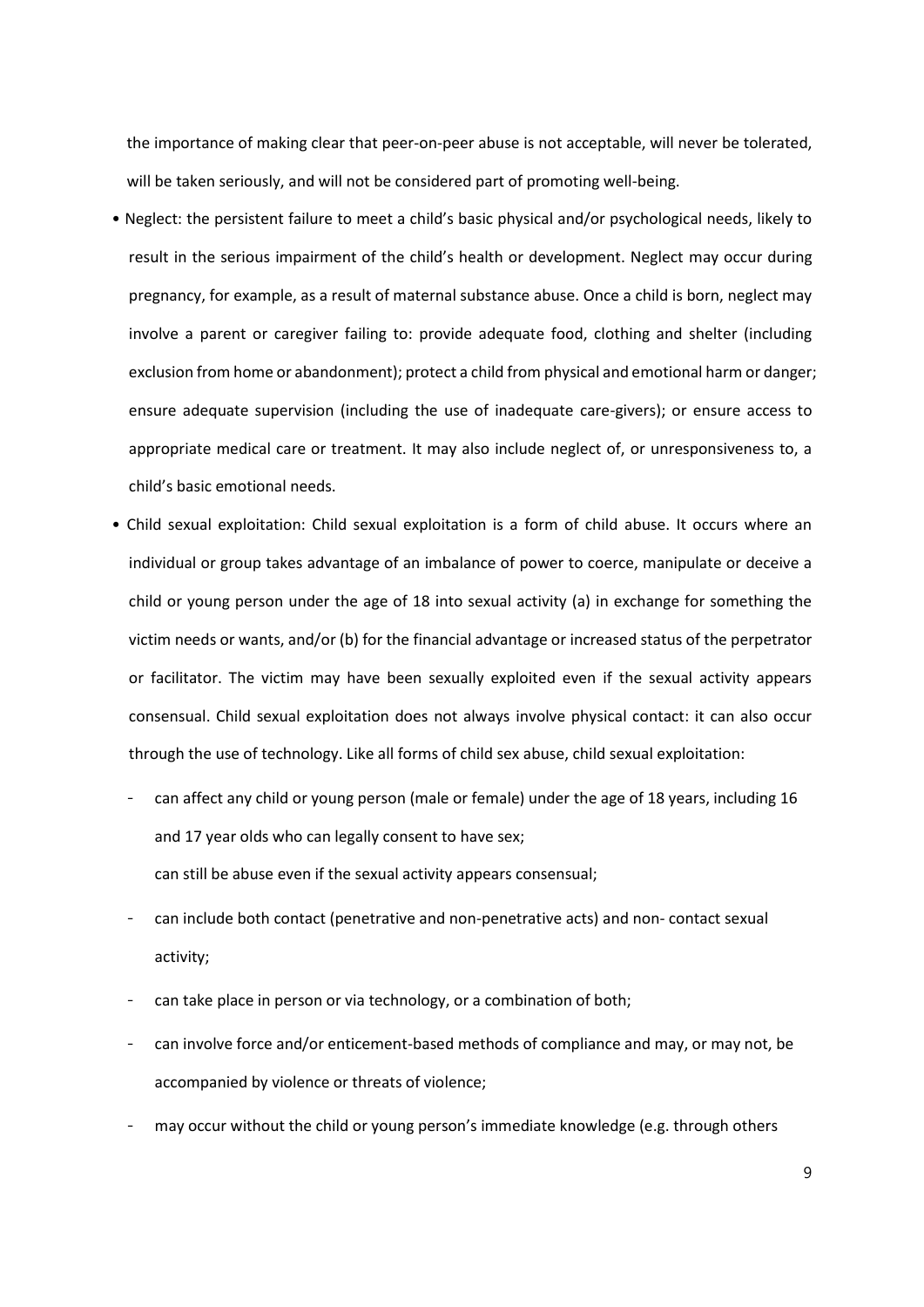copying videos or images they have created and posted on social media);

- can be perpetrated by individuals or groups, males or females, and children or adults. The abuse can be a one-off occurrence or a series of incidents over time, and range from opportunistic to complex organised abuse; and
- is typified by some form of power imbalance in favour of those perpetrating the abuse. Whilst age may be the most obvious, this power imbalance can also be due to a range of other factors including gender, sexual identity, cognitive ability, physical strength, status, and access to economic or other resources

Some of the following signs may be indicators of child sexual exploitation:

- children who appear with unexplained gifts or new possessions;
- children who associate with other young people involved in exploitation;
- children who have older boyfriends or girlfriends;
- children who suffer from sexually transmitted infections or become pregnant;
- children who suffer from changes in emotional well-being;
- children who misuse drugs and alcohol;
- children who go missing for periods of time or regularly come home late; and
- children who regularly miss school or education or do not take part in education.
- Commercial Sexual Exploitation of Children (CSEC): refers to a range of crimes and activities involving the sexual abuse or exploitation of a child for the financial benefit of any person or in exchange for anything of value (including monetary and non-monetary benefits) given or received by any person. Examples of crimes and acts that constitute CSEC:
	- child sex trafficking/the prostitution of children;
	- child sex tourism involving commercial sexual activity;
	- commercial production of child pornography;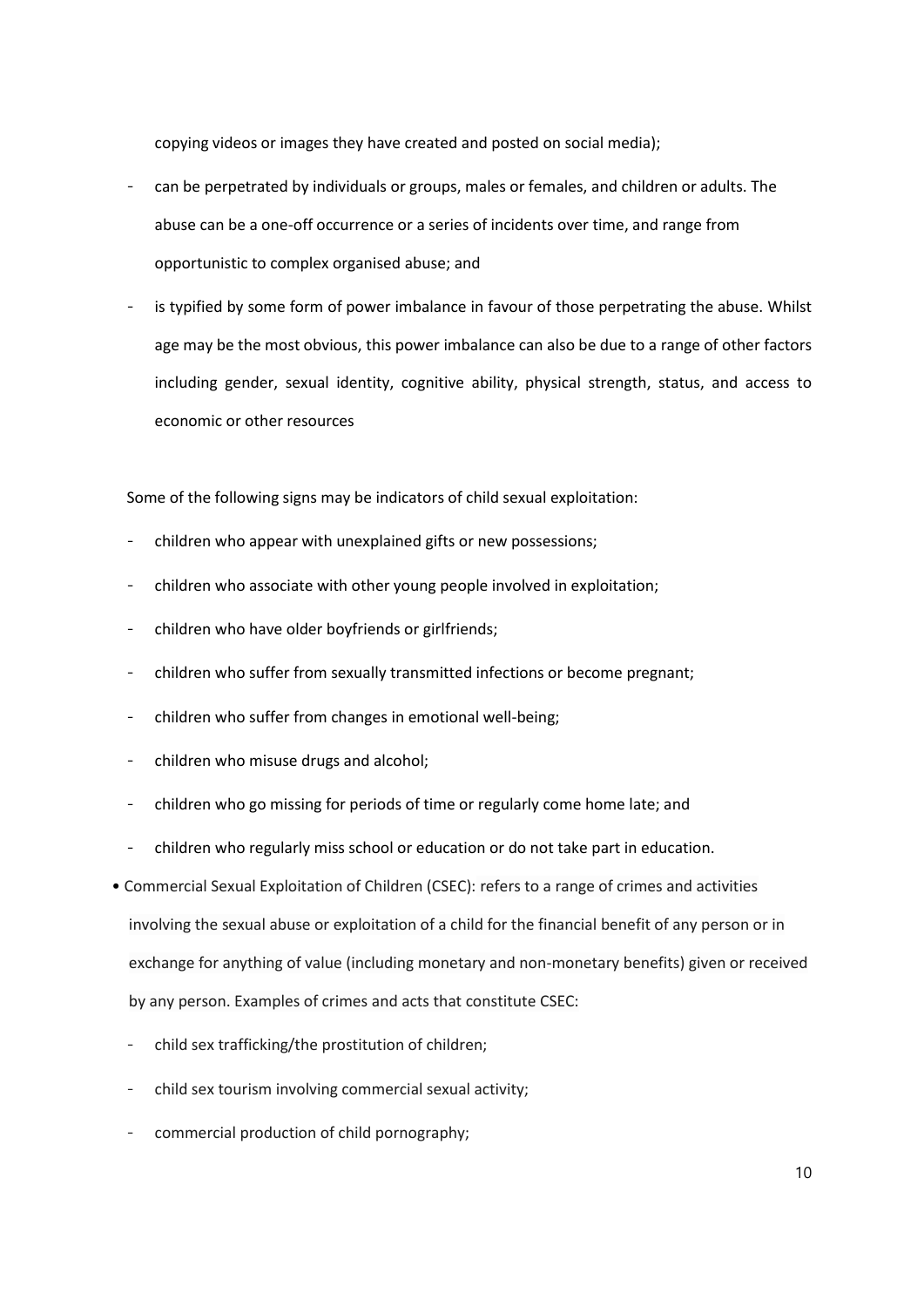- online transmission of live video of a child engaged in sexual activity in exchange for anything of value.

CSEC also includes situations where a child, whether or not at the direction of any other person, engages in sexual activity in exchange for anything of value, which includes non-monetary things such as food, shelter, drugs, or protection from any person. Depending on the specific circumstances, CSEC may also occur in the context of internet-based marriage brokering, early marriage, and children performing in sexual venues.

#### **7. Procedures for Reporting Suspected Cases of Child Abuse and Neglect**

#### **7.1 If a child is in immediate danger**

In the event that, in the process of inquiry, the teacher, DSL or the principal believes that the student is in immediate danger, the principal brings the matter to the attention of the Executive Board Member, who then refers the case to the police authorities.

#### **7.2 If you have concerns about a child**

#### **Step 1**

When a child approaches a teacher with a suspected case of abuse and there is reasonable cause to believe that abuse is occurring, the following steps will be taken.

- 1) The teacher will inform the DSL who then immediately starts gathering information regarding the incident and informs the principal.
- 2) The DSL will ensure that information is documented factually and strict confidentiality is maintained.
- 3) The principal shares the information with the Executive Board Member.

#### **Step 2**

Upon gathering information, the school may take the following line of actions based on acquired information.

• The principal meeting with the child to gather further information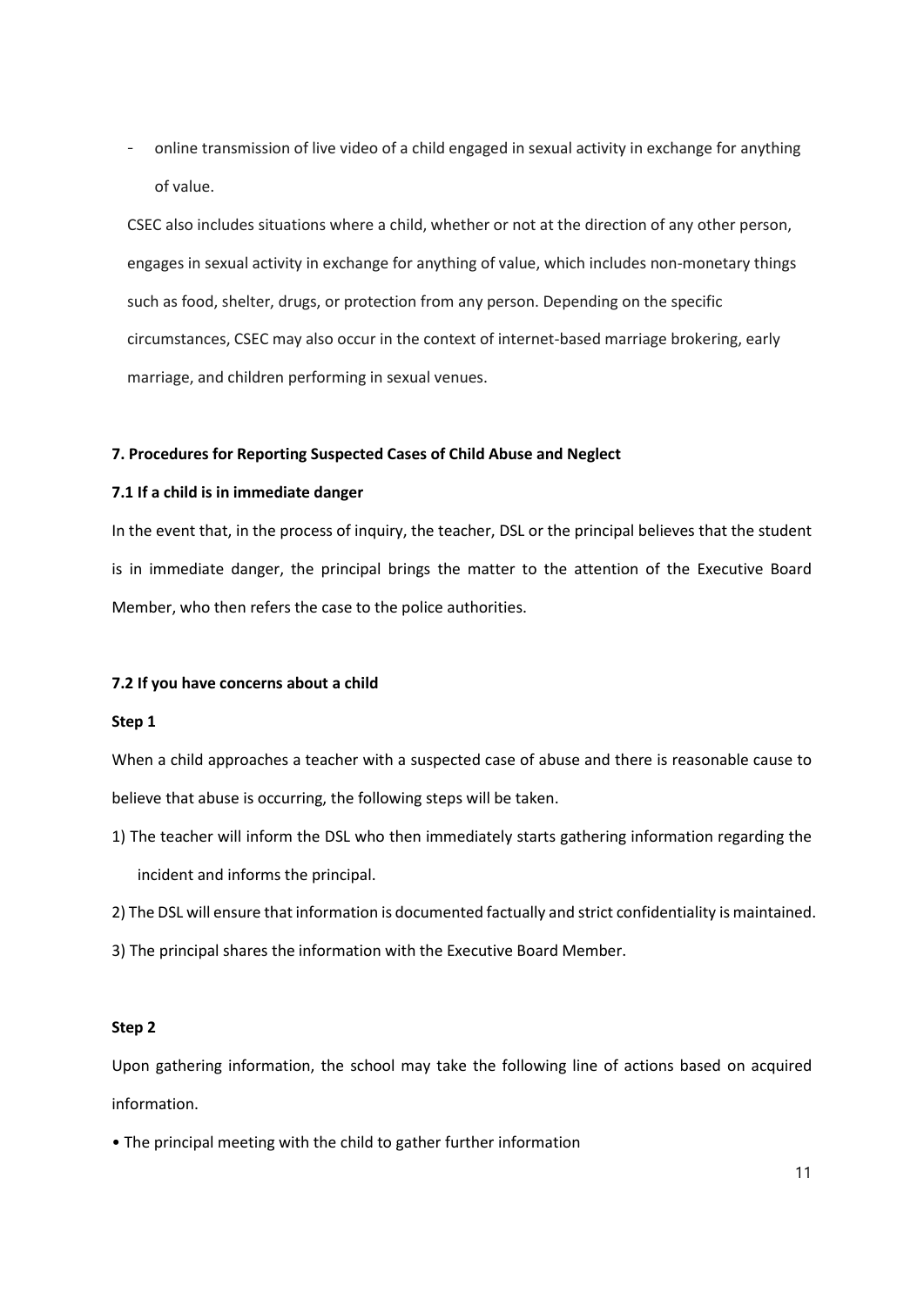- The principal meeting with the parents to present the school's concerns
- Referral of the student and family to external professional counselling

#### **7.3 Concerns about a staff member or a volunteer**

If staff members have concerns about a member of staff or a volunteer, they should speak to the Principal and if they have concerns about the Principal, they should speak to the Executive Board Member. If they have concerns about the Executive Board Member, it should be brought to the attention of the Chairman of the Board via the Principal and admin manager.

#### **7.4 If an allegation is substantiated by police investigation**

The school will immediately terminate contract with the relevant staff member pursuant to the terms under Article 7 "Termination of Contract" of his/her Teaching Service Contract with the school and further legal action may be taken.

#### **7.5 Unsubstantiated or malicious allegations**

If an allegation is shown to be deliberately invented, or malicious, the school management may consider whether any disciplinary action is appropriate against the person who made the false allegations.

#### **8. Duty of Care**

All members of HFS, whether in teaching or administrative roles, must be aware of their "duty of care" towards safeguarding of students at HFS. All staff members must report their suspicion of abuse or neglect to the DSL on the same day of the incident, who then must immediately report the case to the Principal, who in turn shares the information with the Executive Board Member to deal with the case forthwith. Ultimately, it is the Principal with the support of the Executive Committee Member who bears responsibility for protecting the child from abuse and neglect at HFS.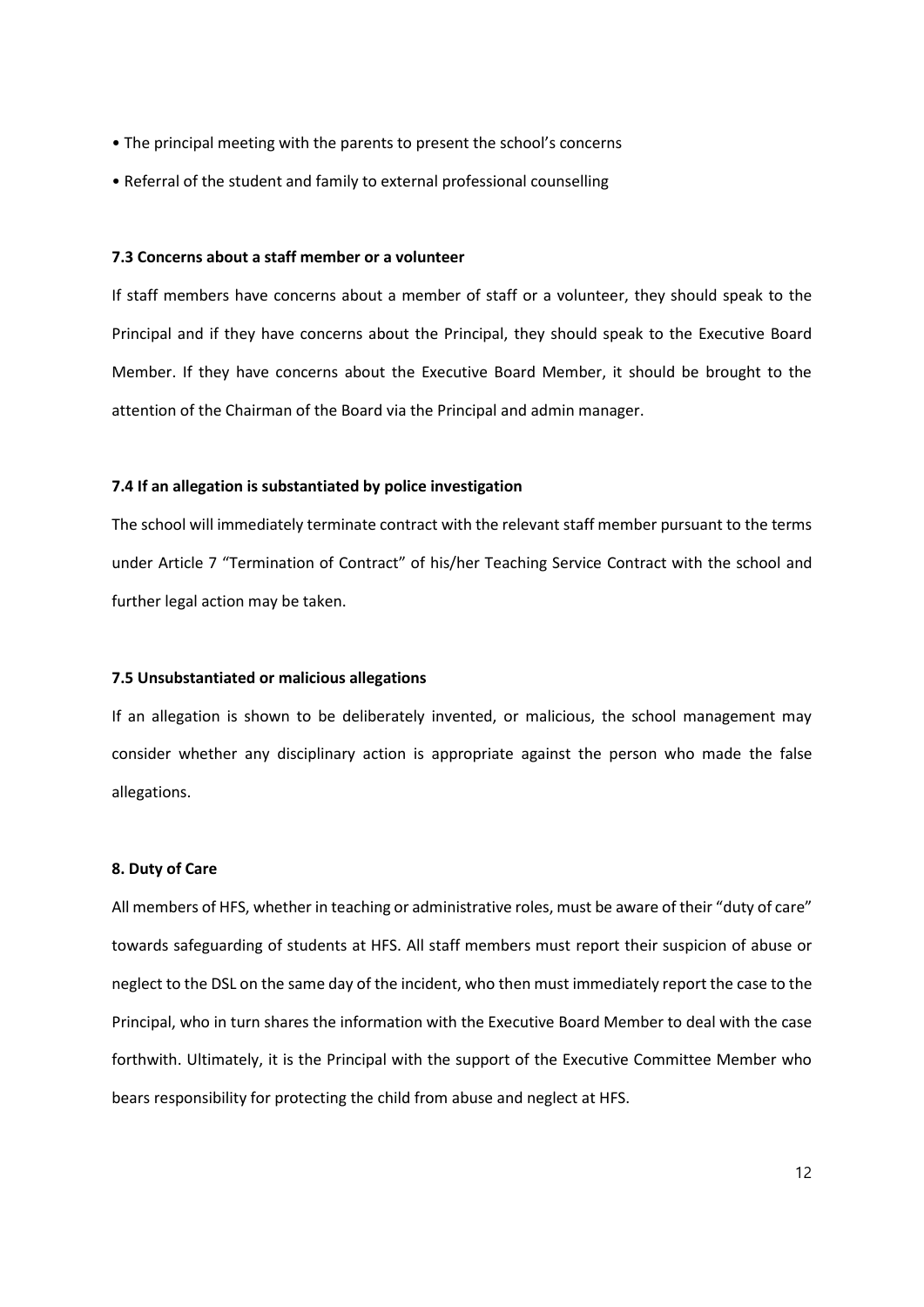#### **9. Record Keeping**

All safeguarding concerns, discussions, decisions made and the reasons for those decisions must be recorded in writing. If there is any doubt about whether to record something, it should be discussed with the DSL. Confidential information and records will be held securely and only available to those who have a right or professional need to see them. Safeguarding records relating to individual children will be retained for a reasonable period of time after they have left the school.

#### **10. Recruitment**

HFS is committed to ensuring that the school hires or allows entry into the school candidates without any safeguarding issues or concerns as its staff, volunteer workers or helpers by always requiring them to provide a clean criminal record before they start working for the school. We also seek references on all short-listed candidates for a teaching position at the school, including internal candidates, before interview. We scrutinize these and resolve any concerns before confirming appointments. If we have concerns about an existing staff member's suitability to work with children, we will carry out all the relevant checks as if the individual were a new member of staff.

#### **11. External Maintenance Staff**

To ensure safety of the children at school at all times, including when building service personnel or technicians come into the school precinct for the purpose of regular maintenance or repair, we make arrangement that these people are accompanied by school staff such as the school caretaker.

#### **12. Training**

All staff members are given instruction on HFS safeguarding and child protection policy and procedures, to ensure that they understand the school's safeguarding systems and responsibilities. Staff also receive regular safeguarding and child protection updates (for example, through staff meetings) as required, at least annually. Volunteers will receive appropriate training, if applicable.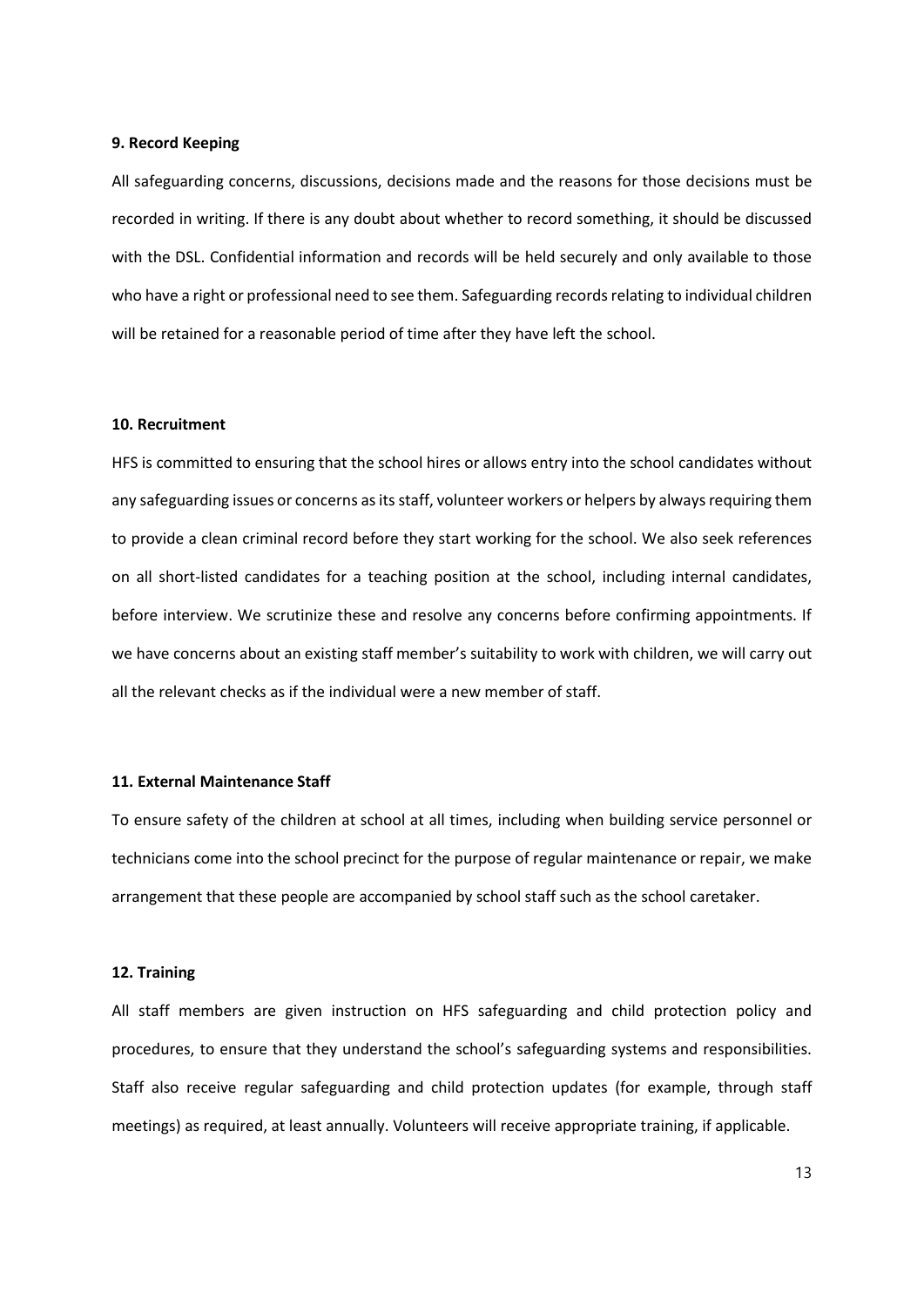#### **13. Curriculum**

HFS recognizes the important role that the curriculum can play in teaching children to keep themselves safe in the prevention of abuse and in the preparation of our students for the responsibilities of adult life and citizenship. All teaching staff should ensure that the curriculum includes teaching regarding the children's safety in the real world as well as online and that it will be used to help students to learn about how to ask for help if their safety is threatened.

#### **14. Online Safety**

HFS recognizes its responsibility to safeguard its students from being exposed to risks in connection with using internet and other digital and information technologies, which leads the school to put emphasis on protecting and educating the whole school community in their use of technology and thus creating an educational environment safe from the risks of exposure to online hazards. With this awareness, HFS endeavors to:

- Ensure that students learn about online safety, including the risk of being exposed to harmful material, the risk of harmful interaction with others and the risk of online behavior that causes or increases the likelihood of harm.
- Ensure that all members of staff form proper understanding of the dangers that our children may be exposed to, in their use of internet.

## **15. The use of images and children's information**

While it is understood that documenting a child's learning progress through photographs and video is a part of school operation and communications, the following rules must be complied with in regards to the use of images and children's information to ensure protection from illicit recording of video and Images:

• Staff are not to use personal recording devices (Including cameras, mobile phones and video recorders) to document students. Only school provided recording devices are to be used.